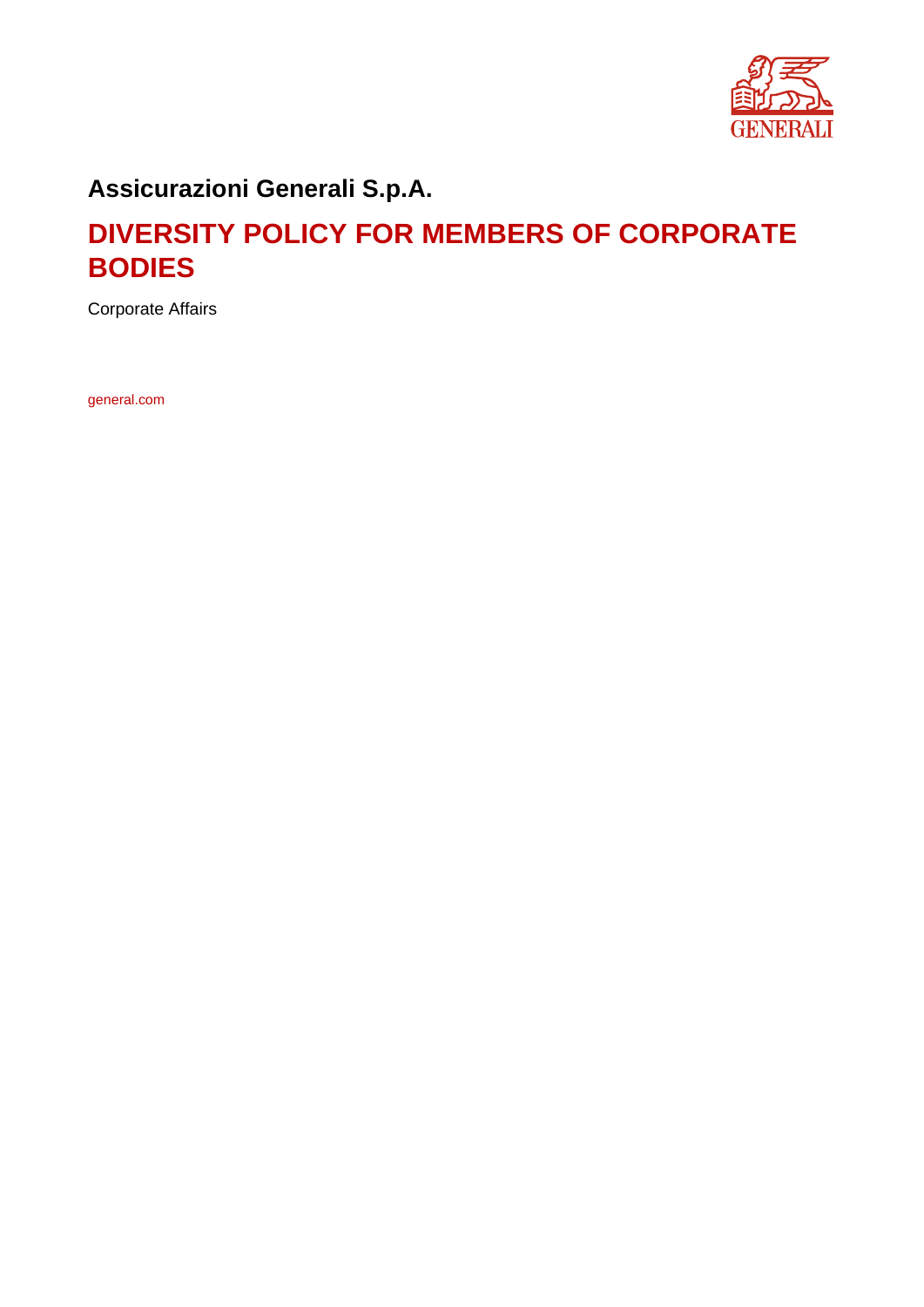# INDEX

| 4              | <b>Final provisions</b>            | pag. 7 |
|----------------|------------------------------------|--------|
| 3.2            | <b>Board of Statutory Auditors</b> | pag. 6 |
| 3.1            | <b>Board of Directors</b>          | pag. 5 |
| 3              | <b>Members of Corporate Bodies</b> | pag. 5 |
| $\overline{2}$ | <b>Introduction</b>                | pag. 4 |
| $\mathbf 1$    | <b>Glossary and definitions</b>    | pag. 3 |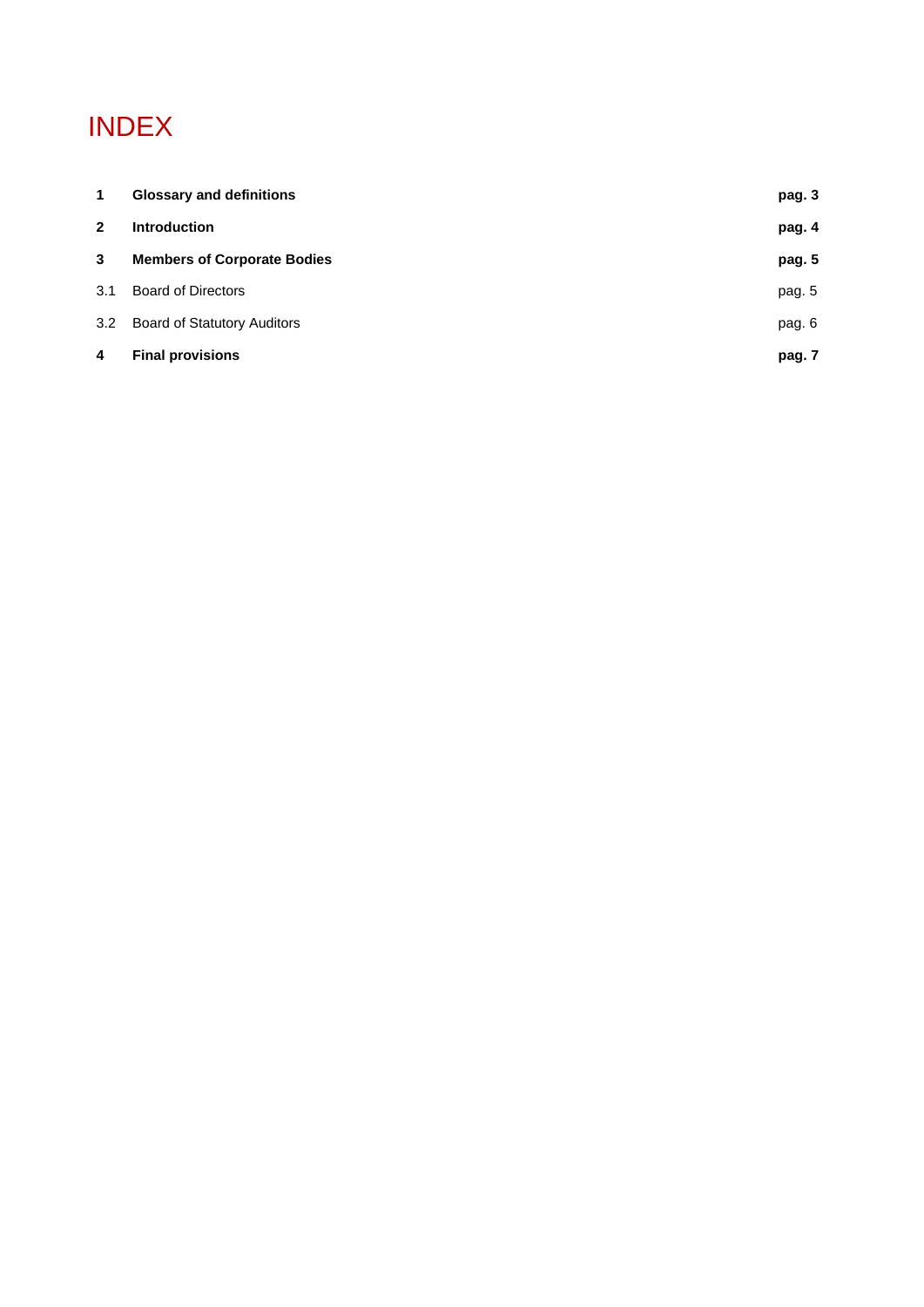# 1 GLOSSARY AND DEFINITIONS

| <b>Acronym/Term</b>                                                        | <b>Explanation/Definition</b>                                                                                                                                                                                                                                                                                                                                                                                                                                  |
|----------------------------------------------------------------------------|----------------------------------------------------------------------------------------------------------------------------------------------------------------------------------------------------------------------------------------------------------------------------------------------------------------------------------------------------------------------------------------------------------------------------------------------------------------|
| <b>Advice for Shareholders</b>                                             | The opinion referred to in Recommendation 23 of the Corporate Governance Code,<br>expressed by the outgoing Board of Directors also with reference to the diversity<br>criteria set out in Principle VII and Recommendation 8 about its optimal qualitative<br>and quantitative composition, taking into consideration the results of the self-<br>assessment.                                                                                                 |
| <b>Auditors</b>                                                            | The members of the Board of Statutory Auditors of Assicurazioni Generali S.p.A.                                                                                                                                                                                                                                                                                                                                                                                |
| <b>Board Slate</b>                                                         | The slate of candidates, if any, submitted by the outgoing Board with a view to<br>appointing a new Board.                                                                                                                                                                                                                                                                                                                                                     |
| <b>BoD</b> (or Board)                                                      | The Board of Directors of Assicurazioni Generali S.p.A.                                                                                                                                                                                                                                                                                                                                                                                                        |
| <b>BSA (or Audit Board)</b>                                                | The Board of Statutory Auditors of Assicurazioni Generali S.p.A.                                                                                                                                                                                                                                                                                                                                                                                               |
| <b>Consolidated Law on</b><br><b>Financial Intermediation</b><br>(or CLFI) | The Consolidated Law on Financial Intermediation, as per Legislative Decree no. 58 of<br>24 February 1998, as amended and supplemented.                                                                                                                                                                                                                                                                                                                        |
| <b>Corporate Bodies</b>                                                    | The Board of Directors and the Board of Statutory Auditors of Assicurazioni Generali<br>S.p.A.                                                                                                                                                                                                                                                                                                                                                                 |
| <b>Corporate Governance</b><br>Code (or CG Code)                           | The version of the Italian Corporate Governance Code (approved in December 2019<br>by the Italian Corporate Governance Committee, consisting of ABI, ANIA, Assonime,<br>Confindustria, Borsa Italiana S.p.A. and Assogestioni, published on 31 January 2020)<br>to which Assicurazioni Generali S.p.A. adhered by Board resolution on 14 October<br>2020.                                                                                                      |
| D&I                                                                        | Diversity and inclusion. For Generali, "diversity" means understanding, recognising and<br>valuing differences, whether visible (e.g., ethnicity, gender, age, etc.) or invisible (e.g.,<br>religious beliefs, nationality, sexual orientation, values, education, etc.); "inclusion"<br>means the commitment to attracting and developing talent, regardless of any element<br>of diversity, encouraging everyone in the Group to reach their full potential. |
| <b>Directive</b>                                                           | Directive 2014/95/EU of the European Parliament and of the Council of 22 October<br>2014 amending Directive 2013/34/EU as regards the disclosure of non-financial and<br>diversity information by certain companies and large groups.                                                                                                                                                                                                                          |
| <b>Directors</b>                                                           | The members of the Board of Directors.                                                                                                                                                                                                                                                                                                                                                                                                                         |
| <b>Generali (or Company)</b>                                               | Assicurazioni Generali S.p.A., an Italian insurance and reinsurance company listed on<br>the Milan Stock Exchange, and the ultimate parent company of the Generali Group.                                                                                                                                                                                                                                                                                      |
| <b>Generali Group (or Group)</b>                                           | The Generali Group, whose ultimate parent company is Assicurazioni Generali S.p.A.                                                                                                                                                                                                                                                                                                                                                                             |
| <b>Guidelines</b>                                                          | The Guidelines on the Disclosure of Non-Financial Information published by the<br>European Commission in the Official Journal of the European Union on July 5, 2017.                                                                                                                                                                                                                                                                                           |
| <b>NRC</b>                                                                 | The Nomination and Remuneration Committee of Assicurazioni Generali S.p.A.                                                                                                                                                                                                                                                                                                                                                                                     |
| <b>Sustainable success</b>                                                 | The objective that guides the actions of the board of directors and that is substantiated<br>by the creation of long-term value for the benefit of shareholders, taking into account<br>the interests of other stakeholders relevant to the company.                                                                                                                                                                                                           |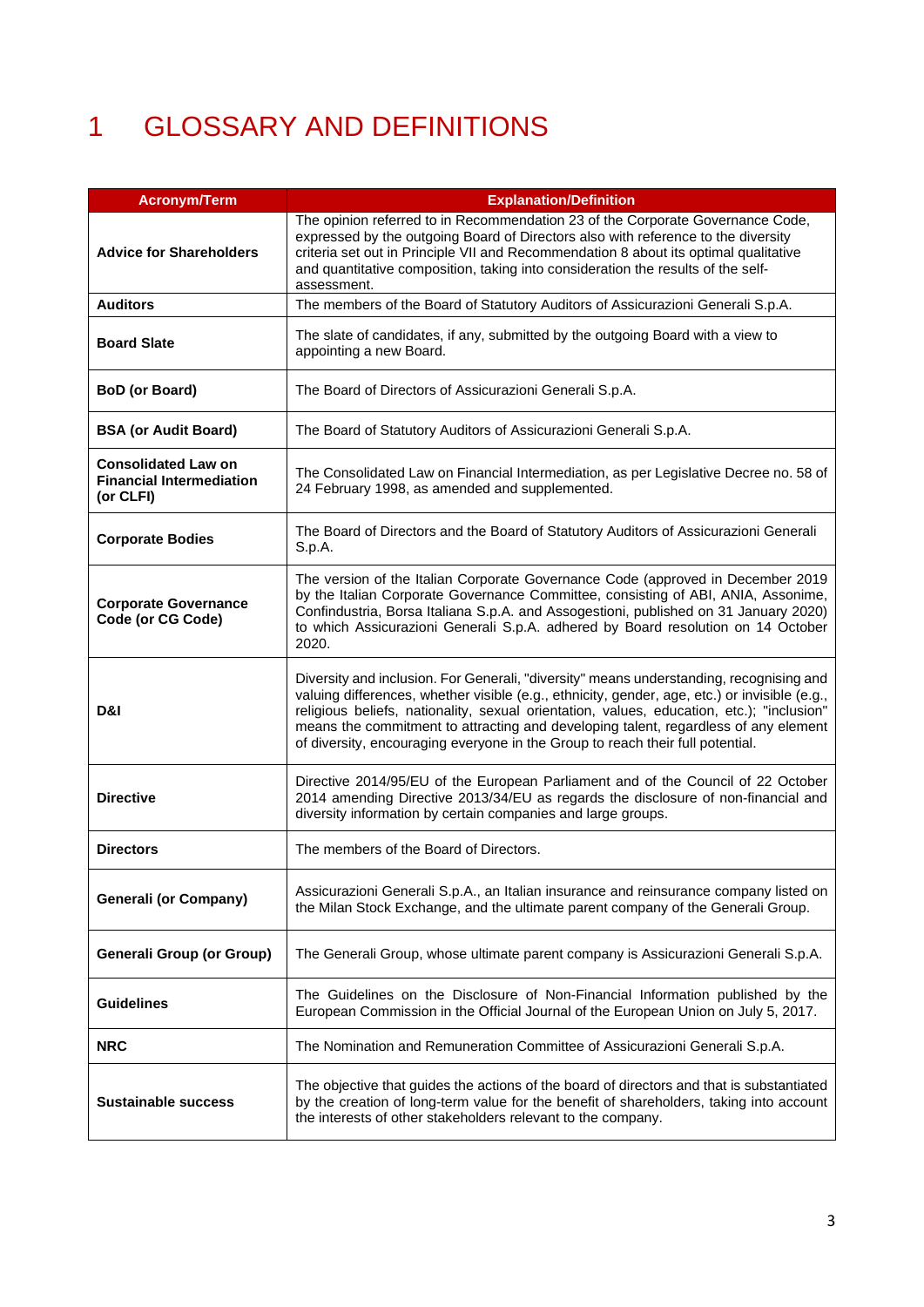# 2 INTRODUCTION

This Policy defines and formalises the criteria and tools adopted by Generali to ensure a diversified and inclusive composition of its Corporate Bodies, in line with applicable laws and regulations, the Articles of Association, internal regulations and international best practices.

The Policy provides illustrative and non-binding indications on relevant aspects regarding diversity. A balanced qualitative and quantitative composition is also functional to an effective fulfilment of the tasks and responsibilities of the Board, thanks to the joint contribution of members who ensure a variety of viewpoints, experience and skills, promoting an optimal understanding of current scenarios, risks and responsibilities, and long-term opportunities connected with Generali's strategic initiatives with a view to promote leadership and innovation and pursue Sustainable success.

The Company recognizes and embraces the benefits of D&I at all levels of the Group, including Corporate Bodies, and in all aspects of D&I, including, but not limited to, gender, age, ethnicity, geographic origin, cultural identity, qualifications, skills, educational and professional background and tenure.

Article 123-bis, paragraph 2, letter d-bis), of the CLFI, introduced by Legislative Decree 254/2016, establishes that issuers of securities admitted to trading on regulated markets must include in their corporate governance and share ownership report, a description of the D&I policies applied to the Corporate Bodies with respect to aspects such as age, gender composition as well as educational and professional profile.

As indicated in the Directive, the diversity of skills and points of view among the members of the Corporate Bodies improves the quality of dialogue and decision-making processes, fostering both the aptitude to constructively test the proposals and decisions of the management and the openness to innovative ideas, counteracting the risk of homologation of opinions ("group-thinking").

This Policy defines and formalises the criteria and implementation methods currently adopted by Generali to ensure an adequate level of D&I among the members of the Corporate Bodies, with the aim of:

- ensuring a better understanding of the needs and demands of stakeholders;
- reducing the risk of homologation of opinions among the members of the Corporate Bodies;
- making the decision-making process more effective and thorough;
- enriching the discussion in the Corporate Bodies thanks to skills of a general strategic or specific technical nature, acquired outside Generali;
- nurturing dialectics, a distinctive prerequisite for a meditated and conscious decision;
- allowing the members of the Corporate Bodies to constructively question management decisions;
- encouraging turnover within the Corporate Bodies.

Generali acknowledges and accepts the value of generally accepted D&I standards and principles (on issues such as ethnic origin, disability and sexual orientation), in line with the Guidelines.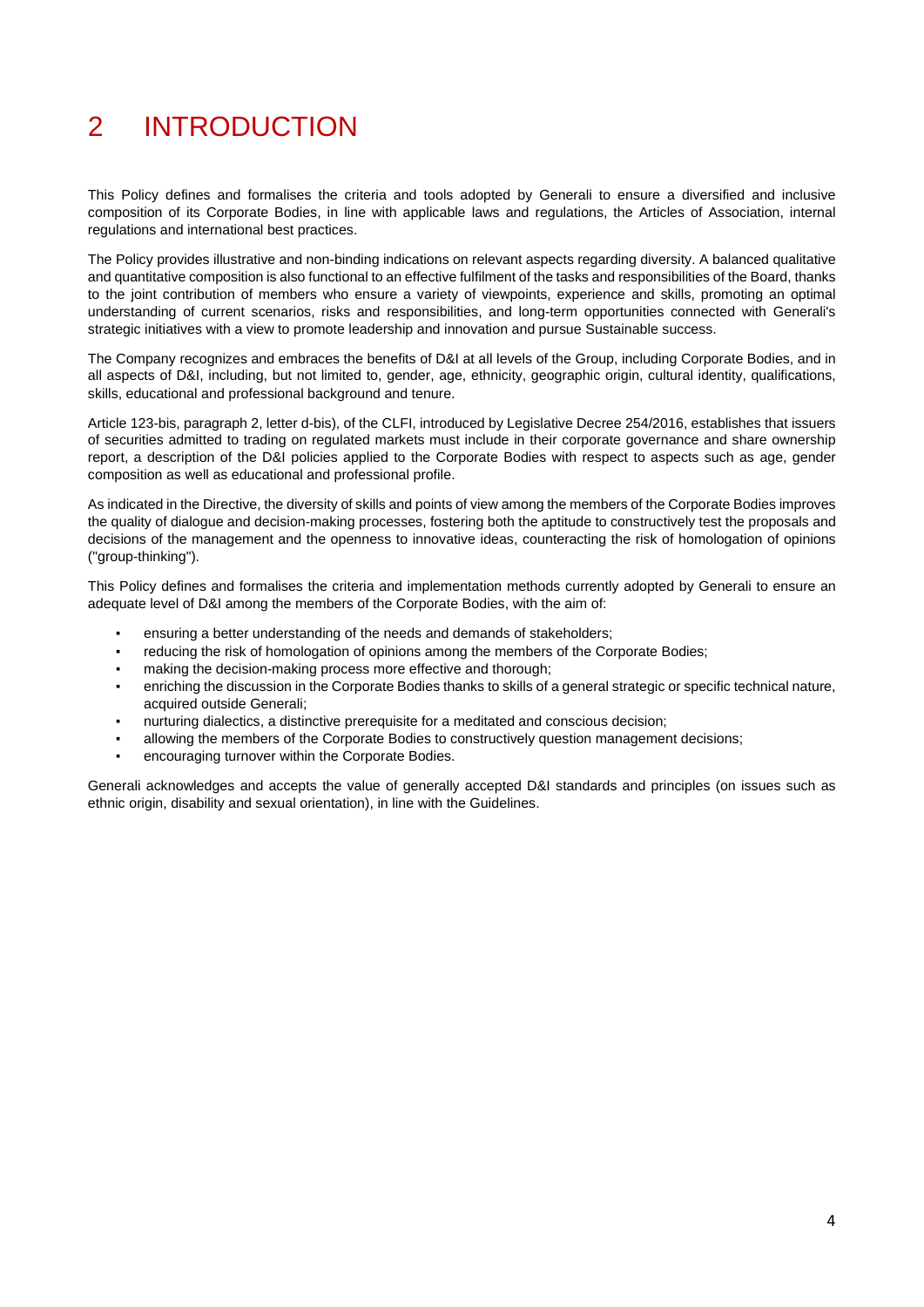# 3 MEMBERS OF CORPORATE BODIES

#### **3.1 BOARD OF DIRECTORS**

As recommended by the CG Code, the Board, after preliminary investigation by the Nomination and Remuneration (NRC), performs an annual self-assessment of its own functioning, size and composition, as well as those of its committees. In conducting this self-assessment, the Board verifies that professional and managerial skills, including those of an international nature, are adequately represented, also taking into account the benefits that may come from an appropriate presence of various D&I parameters.

Generali believes that the Board should be the seat of a solid debate in which dialectics, debate, diversity of approach and teamwork are key aspects for the pursuit of Sustainable success. The variety of skills, educational and professional profiles, set in a context of mutual respect, is a keystone element for the effectiveness of the Board's action, to break down the tendency to "group think" and to increase the quality of the decision-making process.

According to the CG Code, the outgoing Board, prior to the submission of slates, if any, and subsequent appointment of Directors, shall issue an Advice for Shareholders on the size and composition of the incoming Board, also taking into account the outcomes of the annual self-evaluation and the provisions of this Policy.

That said, and always in line with the principles of the CG Code, shareholders should take into account such Advice when selecting candidates in terms of gender, professional characteristics and managerial experience.

The outgoing Board shall take into account the Advice for Shareholders and this Policy, should it decide to present a Board Slate.

In consideration of the above, in order to ensure a diverse and inclusive Board that accommodates a wide range of opinions, views and peculiarities, thanks to the individual characteristics of its members, Generali:

#### **3.1.1 Age and tenure**

- recommends that shareholders consider candidates from different age groups;
- recommends that shareholders consider nominating an appropriate number of incumbent Directors to enhance continuity in the management of the activities of the Board and Board committees.

#### **3.1.2 Gender**

- requires that at least two-fifths of the Directors belong to the least represented gender;
- guarantees that the least represented gender have access to the Board, establishing that the slates, except for those with fewer than three candidates, contain a number of candidates capable of ensuring an adequate balance between genders.

#### **3.1.3 Competences, educational and professional profile**

- establishes that the Directors must meet the professional requirements envisaged by the regulations applicable to insurance and reinsurance companies, listed companies and holding companies of regulated international groups;
- requires that Directors possess skills acquired outside the Company which will enable them to approach the various issues under discussion from different perspectives and to fuel the debate within the Board and the Board Committees. To this end, Generali asks shareholders to submit, together with the slates, the curriculum vitae of each candidate, containing detailed information on their professional characteristics and skills;
- recommends that shareholders consider the international profile of candidates, regardless of their nationality, as well as their educational and cultural profile;
- establishes that the Board have, collectively, adequate knowledge and experience with regard to at least the market in which Generali operates, the strategy and business model, the governance system, the accounting, financial and actuarial analysis and the legislative and regulatory framework; verification of compliance with the professional requirements is carried out by the BoD, with the support of the NRC, after appointment of the former and at least once a year thereafter;
- recommends that shareholders consider candidates with knowledge of the insurance and finance industries.

#### **3.1.4 Independence**

requires that at least half of the Directors meet the independence requirements of the applicable legislation and the CG Code;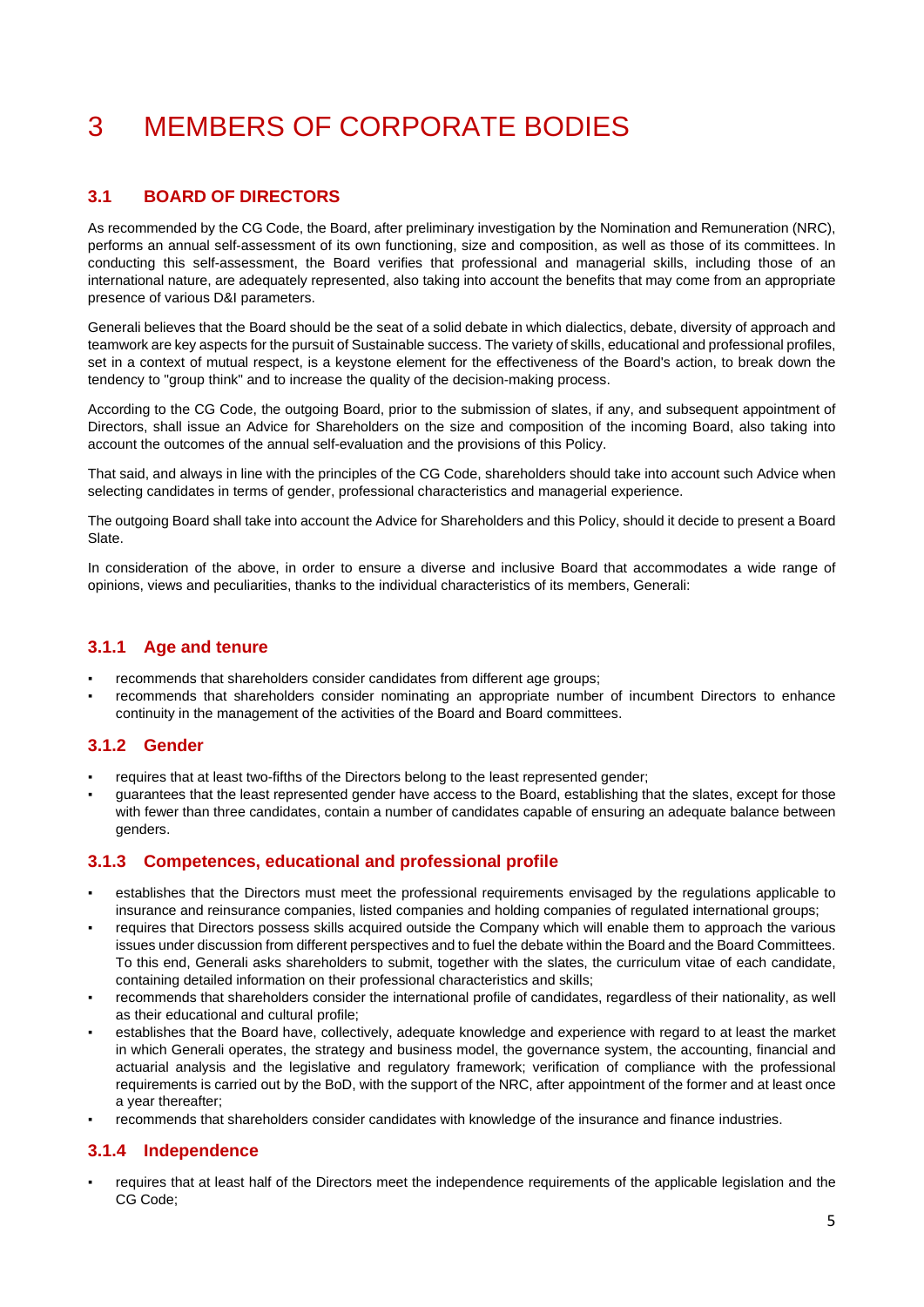provides that the Board assess, with the support of the NRC, after the appointment and, subsequently, at least once a year, the existence of the requirements laid down by the applicable legislation and the CG Code.

#### **3.2 BOARD OF STATUTORY AUDITORS**

In order to ensure an adequate balance of D&I aspects, Generali:

#### **3.2.1 Age and length of service of Statutory Auditors**

- recommends that shareholders consider candidates from different age groups:
- recommends that shareholders consider the candidacy of an adequate number of incumbent Statutory Auditors to enhance continuity in the management of the BSA's activities.

#### **3.2.2 Gender**

- requires that at least two-fifths of Statutory Auditors belong to the least represented gender;
- guarantees that the least represented gender have access to the Board, establishing that the slates, with the exception of those with fewer than three candidates, contain a number of candidates capable of ensuring an adequate balance between genders.

#### **3.2.3 Skills, educational and professional profile**

- establishes that the Statutory Auditors must meet the professional requirements envisaged by the regulations applicable to insurance and reinsurance companies, listed companies and the holding companies of regulated international groups;
- asks shareholders to submit, together with the slates, the curriculum vitae of each candidate, containing full information on their professional characteristics and skills;
- establishes that the Board of Statutory Auditors must possess, collectively, an adequate level of experience and knowledge of at least the market in which Generali operates, its strategy and business model, its governance system, of accounting, financial and actuarial analysis, and the regulatory framework; the Board, with the support of the NRC, verifies that the professional requirements are met after appointment and, subsequently, at least once a year.

#### **3.2.4 Independence**

- establishes that the Statutory Auditors must meet the independence requirements laid down also by the CG Code,
- provides that the assessment of the independence requirements set forth in the CG Code be carried out by the Board, after a preliminary investigation by the NRC, after its appointment and, subsequently, at least once a year.